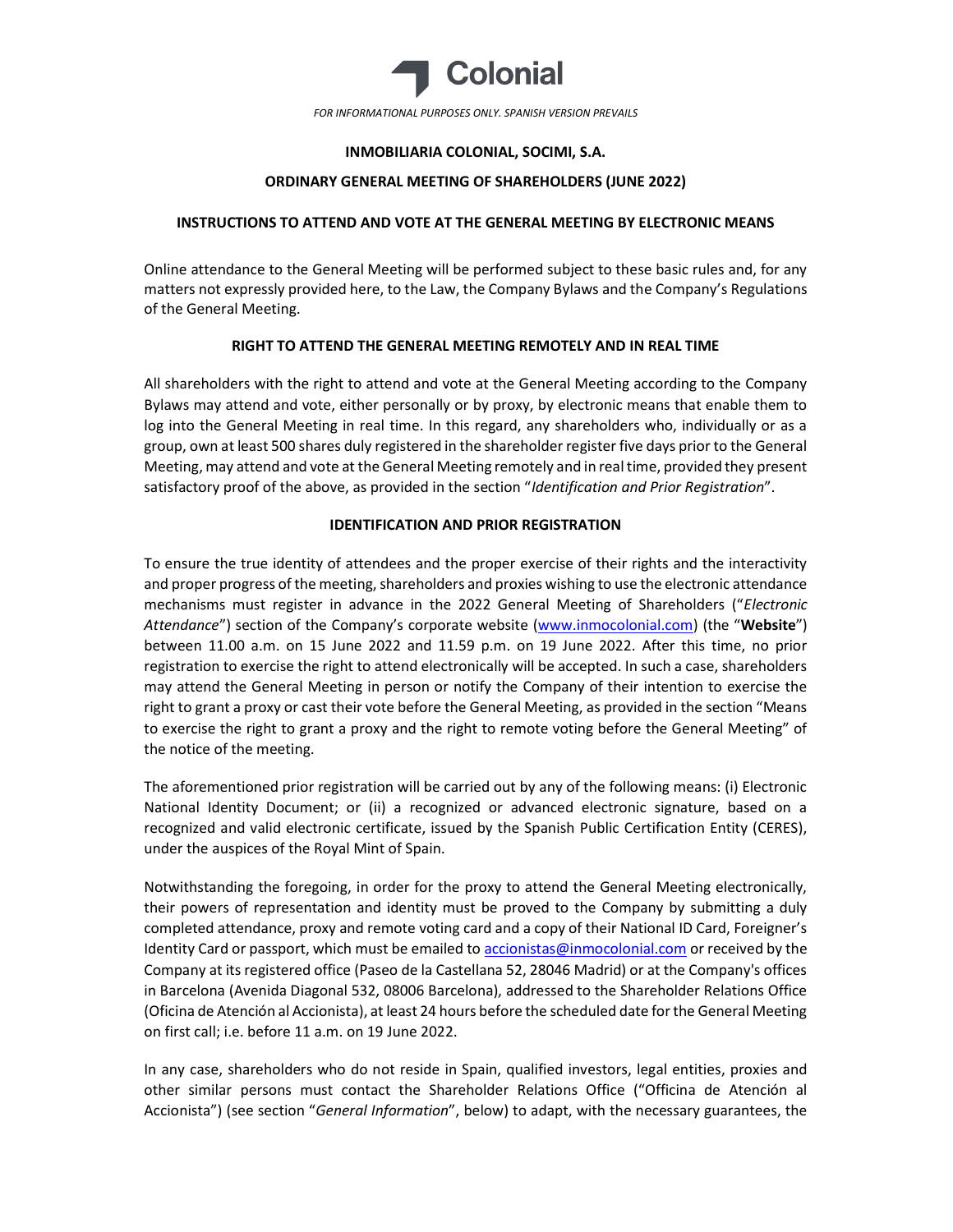

mechanisms for attending the General Meeting remotely in real time, as well as send the documentary evidence requested.

The Company may put in place additional means of identification that duly guarantee the shareholder's identity. The Company reserves the right to request any additional means of identification from shareholders as it may deem necessary to verify their shareholder status and ensure the authenticity of the vote or proxy.

Once the shareholder or their proxy has registered in accordance with the indicated means and within the established term, they may attend and vote at the General Meeting through electronic means after remotely logging in on the day of the General Meeting.

From the end of the registration period until the opening of the connection to log into the General Meeting virtually, the Company will check the status as shareholder or proxy for the persons who are validly registered. In this regard, electronic attendance will be subject to checking that the registered shareholder does indeed have his/her shares registered in the shareholder register five days before the General Meeting.

# LOGGING IN AND ATTENDANCE

In order to enable the proper management of the electronic attendance systems, shareholders or proxies who have previously registered to attend the General Meeting electronically in accordance with the preceding section must log in via the Website, between 8.45 a.m. and 10.45 a.m. on 20 June 2022 (if the General Meeting is held on first call) or 21 June 2022 (if, as expected, the Meeting is held on second call), and identify themselves using any of the means provided in the preceding section.

If the General Meeting is held on second call (as expected), those online attendees who logged in for the meeting on first call must log in again to attend the General Meeting online on second call, i.e. between 8.45 a.m. and 10.45 a.m. on 21 June 2022.

#### SPEAKING, MOTIONS AND INFORMATION

Any person wishing to attend by electronic means who intends to participate, put forward motions or make requests for information or clarification as provided by Law must submit them to the Company in writing and in any case in the form, and in accordance with the terms and conditions set forth on the Website, between the time of publishing the call to the meeting and five days prior to the scheduled date for the General Meeting.

Anyone attending by electronic means who wants their participation to be recorded verbatim in the minutes of the General Meeting must expressly indicate this in the text of their request. Requests for information or clarification from shareholders attending electronically will be answered verbally during the General Meeting or in writing within seven days of the Meeting, in accordance with the Spanish Companies Act.

#### VOTES

Votes on motions relating to items on the agenda may be cast from the moment the shareholder or, where applicable, the proxy, logs in on the day of the General Meeting in order to attend it until the Chairman, or the Secretary of the General Meeting if applicable, announces the end of the voting period for the motions relating to the items on the agenda.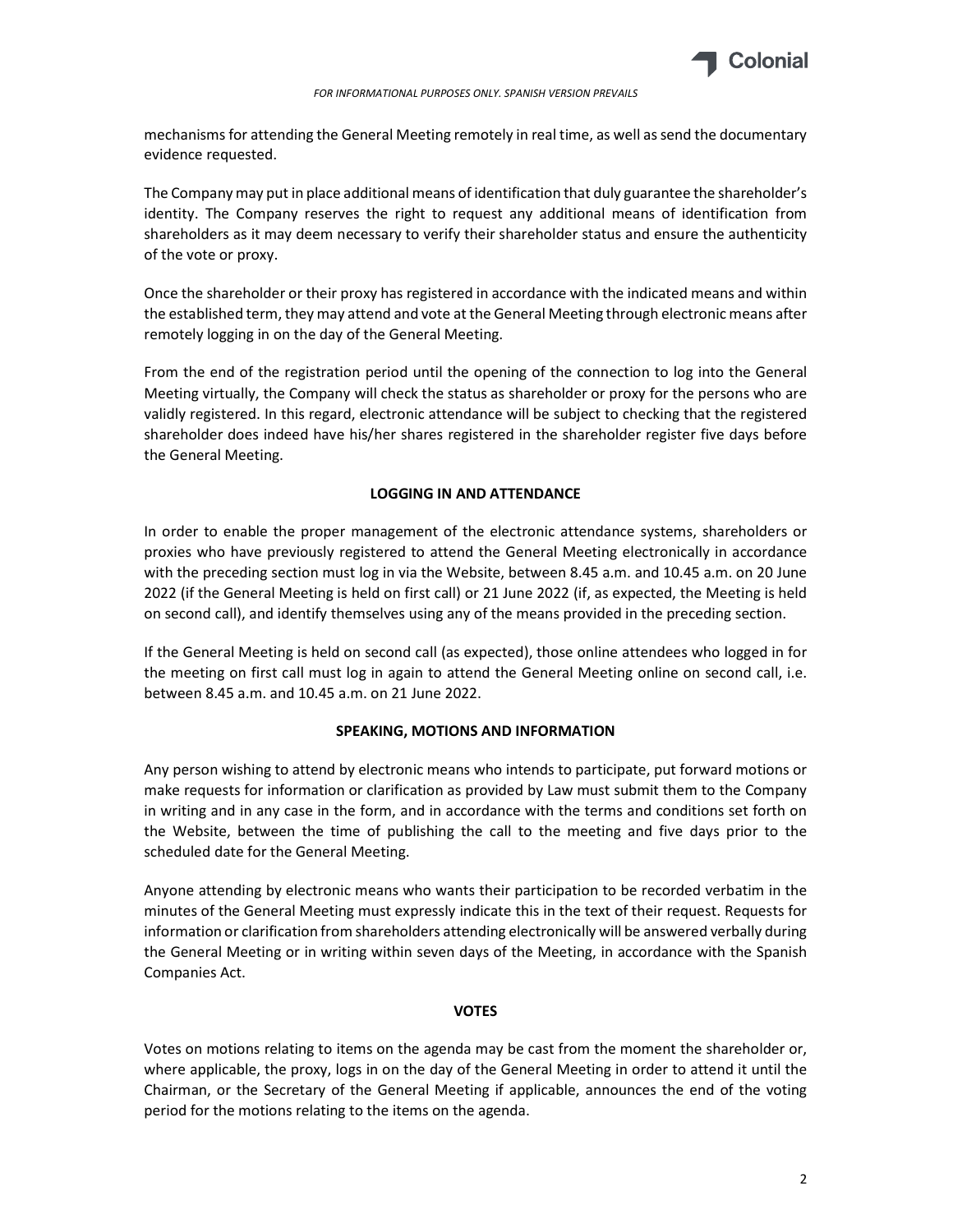

As for the motions on matters that, by law, need not appear on the Agenda, online attendees may cast their votes from the moment these motions are read out for voting and until the Chairman or, as the case may be, the Secretary of the General Meeting, announces the end of the voting period for said motions. In relation to voting on the motions, the same voting procedure and rules provided in the Company Bylaws and in the Regulations of the General Meeting will apply.

Voting on the motions will be carried out through the Website and in accordance with the corresponding voting form.

### LEAVING THE MEETING

Persons attending electronically who wish to expressly leave the General Meeting must do so by sending an electronic communication via the Website. Once their express wish to leave the meeting has been communicated, all subsequent actions will be deemed without effect.

#### OTHER MATTERS

The Company will stream the General Meeting live on the corporate website (www.inmocolonial.com).

The Company may adapt, with the appropriate guarantees, the methods for attending the General Meeting online for shareholders who do not reside in Spain, qualified investors, legal entities and other similar persons.

Online attendance by the shareholder to the General Meeting revokes the proxy given or remote vote cast before the General Meeting.

With regards to jointly owned shares, it will be considered that the co-owner who registers to attend the General Meeting will be the person who effectively attends the Meeting and will be therefore entitled to exercise the rights to speak, ask for information, put forward motions and vote according to their jointly owned shares.

It is the sole responsibility of the shareholder or their proxy to safeguard the means of identification or the usernames/passwords, if any, required to access and use the online attendance service.

The Company will not be liable for any damages that may be caused to the shareholder or proxy derived from breakdowns, overloads, power failures, connection failures or any other similar event, beyond the control of the Company, which cause the temporary unavailability of its website, without prejudice to the adoption of the measures required in each situation, including the possible temporary suspension or extension of the General Meeting if this were necessary to guarantee the shareholders or their proxies the full exercise of their rights.

For that which is not expressly regulated, the same rules established in the Regulations of the General Meeting to attend physically will apply to any shareholders who attend the General Meeting electronically.

# PROTECTION OF PERSONAL DATA

Under the applicable rules on protection of personal data (mainly Regulation (EU) 2016/679 of 27 April 2016 on the protection of natural persons regarding the processing of personal data and on the free